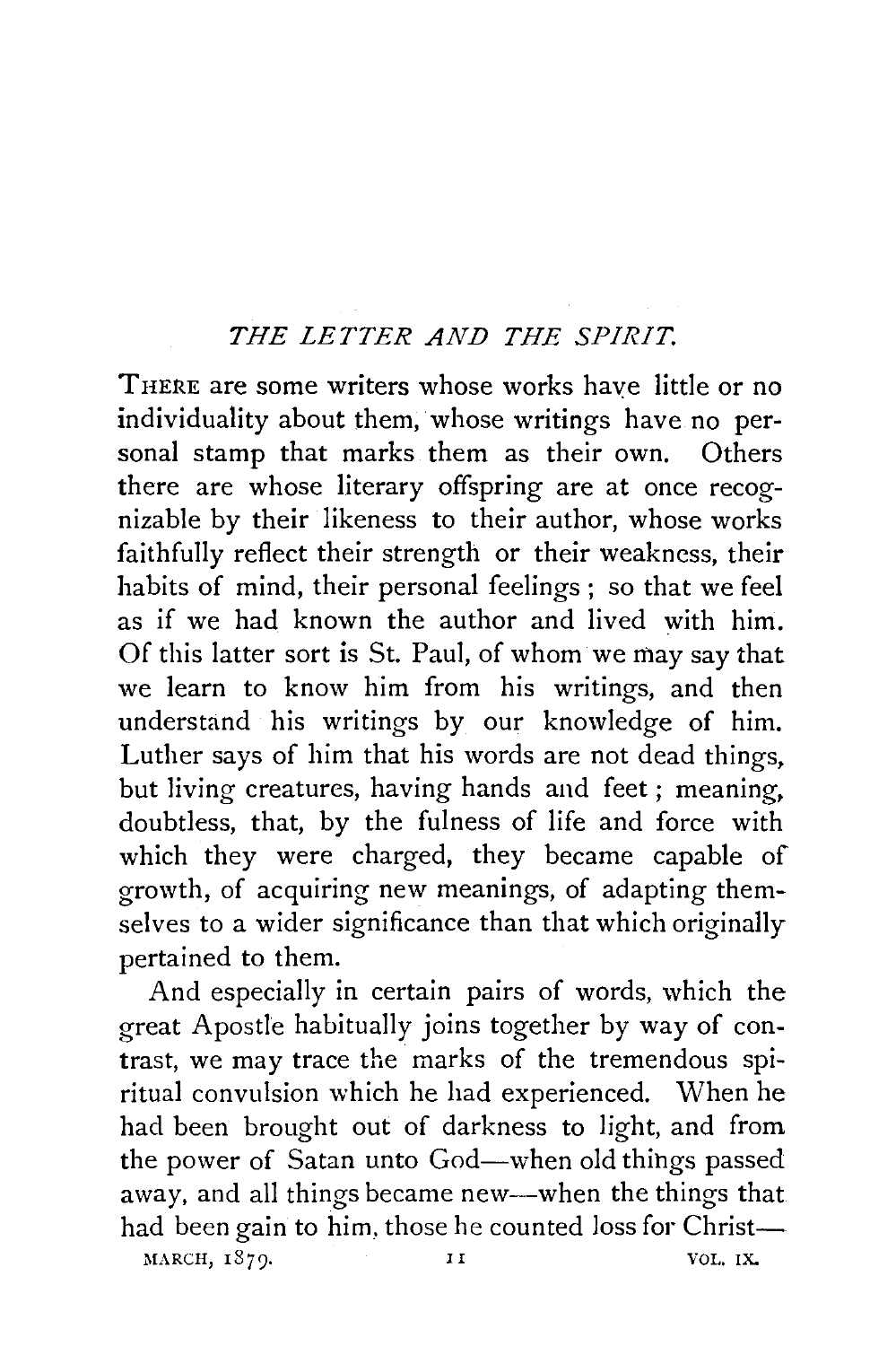he must have felt that his life had been cut into two parts, and that a great gulf was fixed between them. And so he came to identify with the first part of his life the law-the system of ordinances in which he had lived till the great light shone round about him on the road to Damascus; and, with the second part, the gospel-the liberty wherewith Christ had made him free. Accordingly, all his conceptions grouped themselves around these two parts of his life ; and so he spoke of the law and grace, of faith and works, of the flesh and the spirit, of the letter and the spirit, of darkness and light, not always with direct and conscious, but always with some explicit or implicit, reference to the two opposite systems by which, in the two periods of his life, he had been dominated. And the after history of some at least of these words would form an instructive chapter in the history of theology. Faith and works- coins first issued fresh from St. Paul's mint—how have these been rubbed and worn as they have passed current through various theological schools, until at last the Apostle's image and superscription have almost become unrecognizable. Indeed, it has been well pointed out by Archbishop Whately, that there is an advantage in using non-scriptural terms for theological purposes, because then the scriptural words remain in their own proper sense, and do not come down to us with accumulated theological associations.

But to confine ourselves for the present to the words which I propose to discuss in the present paper, Letter and Spirit. The Greek word for *letter* ( $\gamma p \dot{a} \mu \mu a$ ) is used by St. Paul with various shades of meaning. In Galatians vi. I I, for the characters in which he writes : ''Ye see in what great letters  $(\pi \eta \lambda \text{ k} \omega s \gamma \rho \dot{\alpha} \mu \mu \alpha \sigma \omega)$  I have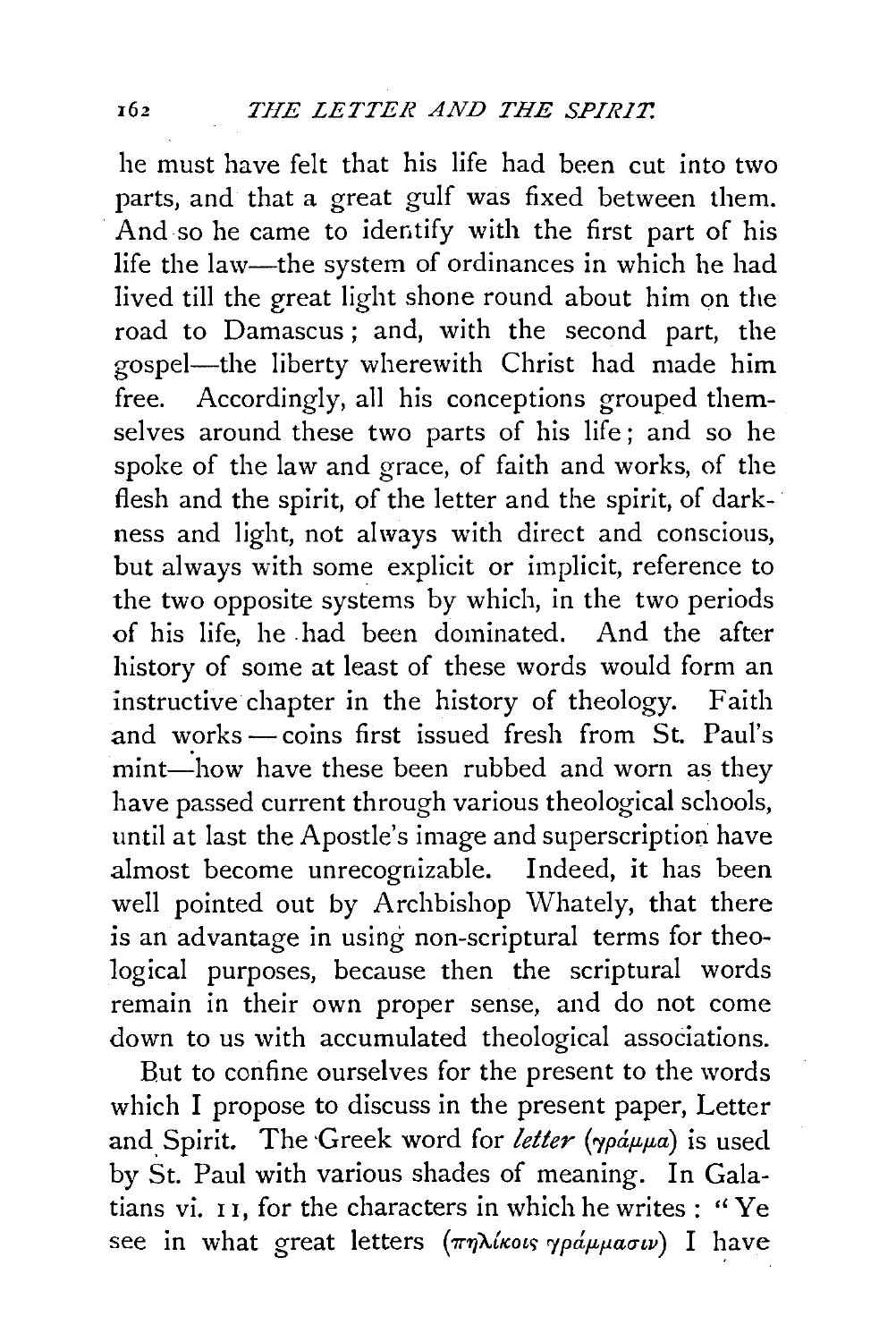written to you : " in 2 Timothy iii. 15, for the writings of the Old Covenant, "the holy writings" *(nt- lepa*   $\gamma \rho \alpha' \mu \mu \alpha \tau a$ ) : in Romans ii., of the written law possessed by the Jews, as opposed to the natural law by which the virtuous heathen were guided : "The uncircum-.cision which is by nature, that fulfils the law, shall judge thee who, with the letter and circumcision ( $\delta u$ )  $\gamma \rho \dot{a} \mu \mu a \tau$ os *kal*  $\pi \epsilon \rho \tau \sigma \mu \hat{\eta} s$ —surrounded by, in the midst of, the written law and the ordinances), dost transgress the law;" and (περιτομή καρδίας έν πνεύματι ού γράμματι) "the circumcision of the heart is in the spirit, not in the letter." So, again, in Romans vii. 6, he speaks of Christians as being bound to serve God " in the newness of the spirit, and not in the oldness of the letter *(ou παλαιότητι γράμματος*)." And in 2 Corinthians iii., where he is speaking of the openness of apostolical service, and of the Corinthians being "the epistle of Christ, written not with ink, but with the Spirit of the living God; not on tables of stone, but on fleshly tables of the heart," he adds : " It is God that made us sufficient to be servants of a new covenant-a covenant not of writing, but of spirit (ού γράμματος άλλα πνεύ- $\mu a \tau o s$ : for the writing, the written thing ( $\gamma \rho \dot{a} \mu \mu a$ ) killeth, but the spirit giveth life." And immediately afterwards he contrasts the service of ministration of death in writing  $\left(\frac{2}{r}\right)\gamma_0 \Delta \mu \mu a \tau \nu$  engraven on stones, the ministration of condemnation, with the ministration of the spirit, the ministration of righteousness.

We see, then, how in his use of this word  $\gamma \rho d\mu \mu a$ , St. Paul rises from the mere written characters to the thing written, as the Hebrew Scriptures, and thence to the covenant or system which consists in a written law; and so he comes to use it in opposition to the spirit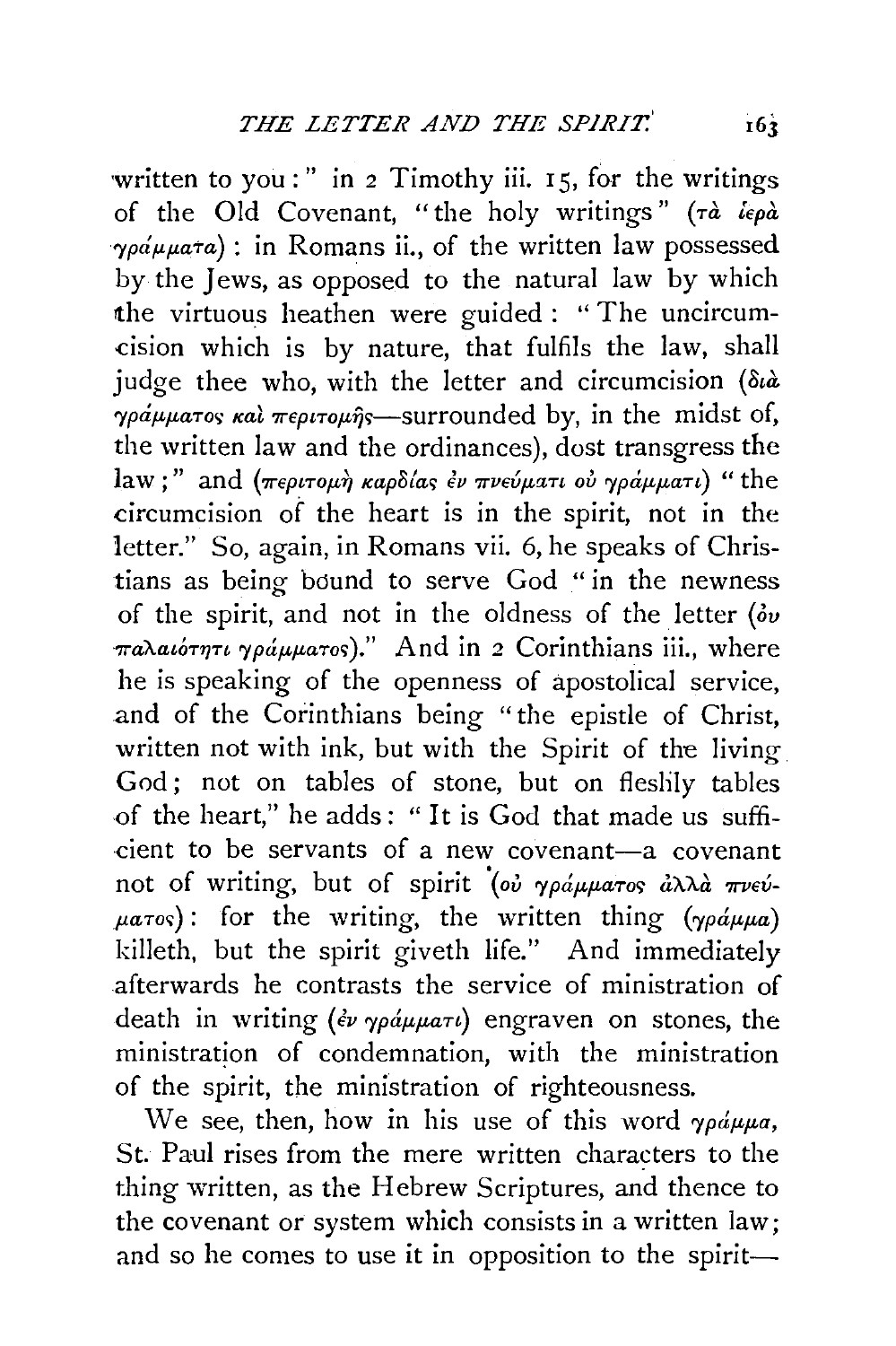the dead, unchangeable, inflexible thing written, as opposed to the living, changing, life giving spirit, until at last he declares that the written thing, the letter,. kills, but the spirit gives life. And from this it is easy to trace how the letter, the thing written, comes to mean the unchanging, fixed, hard law, which is the same always, and for all men; while the spirit, the breath, which bloweth where it listeth, and none can tell whence it cometh and whither it goeth, comes to signify the inner meaning, the principle, the ever-varying self-adapting soul which underlies and animates the. letter. And thus the literal meaning of a law or a statement is often opposed to its spirit; literal obedience is opposed to conformity to the spirit of the law; a literal translation is opposed to rendering the spirit of an author. So Jeremy Taylor, in his "Holy Living," says, "We must obey the letter of a law, without doing violence to the reason of the law, or the intention of the lawgiver."

As, then, we owe to our Lord's Parable of the Talents the word " talent," to signify a gift of intellect entrusted to a man to be used, so to St. Paul's. use of  $\gamma\rho\acute{a}\mu\mu a$  and  $\pi\nu\epsilon\hat{\nu}\mu a$  we owe the terms "letter" and "spirit," to denote the dead rule or law and the inner purpose and principle which animates it. And we may remark, in passing, the contrast between the Biblical use of  $\lambda$ oyos—the word spoken or unspoken, and  $\gamma \rho \acute{a} \mu \mu \acute{a}$ —the written document. While "the letter" kills, "the word" of God is living and working (Heb. iv. 12:  $\zeta \hat{\omega} \nu$   $\gamma \hat{\alpha} \rho$   $\delta$   $\lambda \acute{\sigma} \gamma \circ \varsigma$  *του θεου και ένερ*  $\gamma$ / $\varsigma$ ). The "word" of God lives and abides for ever<sup>1</sup> (1 Pet. i. 23:  $\delta u \partial \phi$   $\lambda \dot{\phi}$ <sup>vo</sup>

<sup>I</sup> I assume that the participles refer to  $\lambda \phi \gamma \delta \theta$ , and not to  $\theta \epsilon \delta \tilde{\nu}$ , for reasons set forth by Alford, De Wette, &c.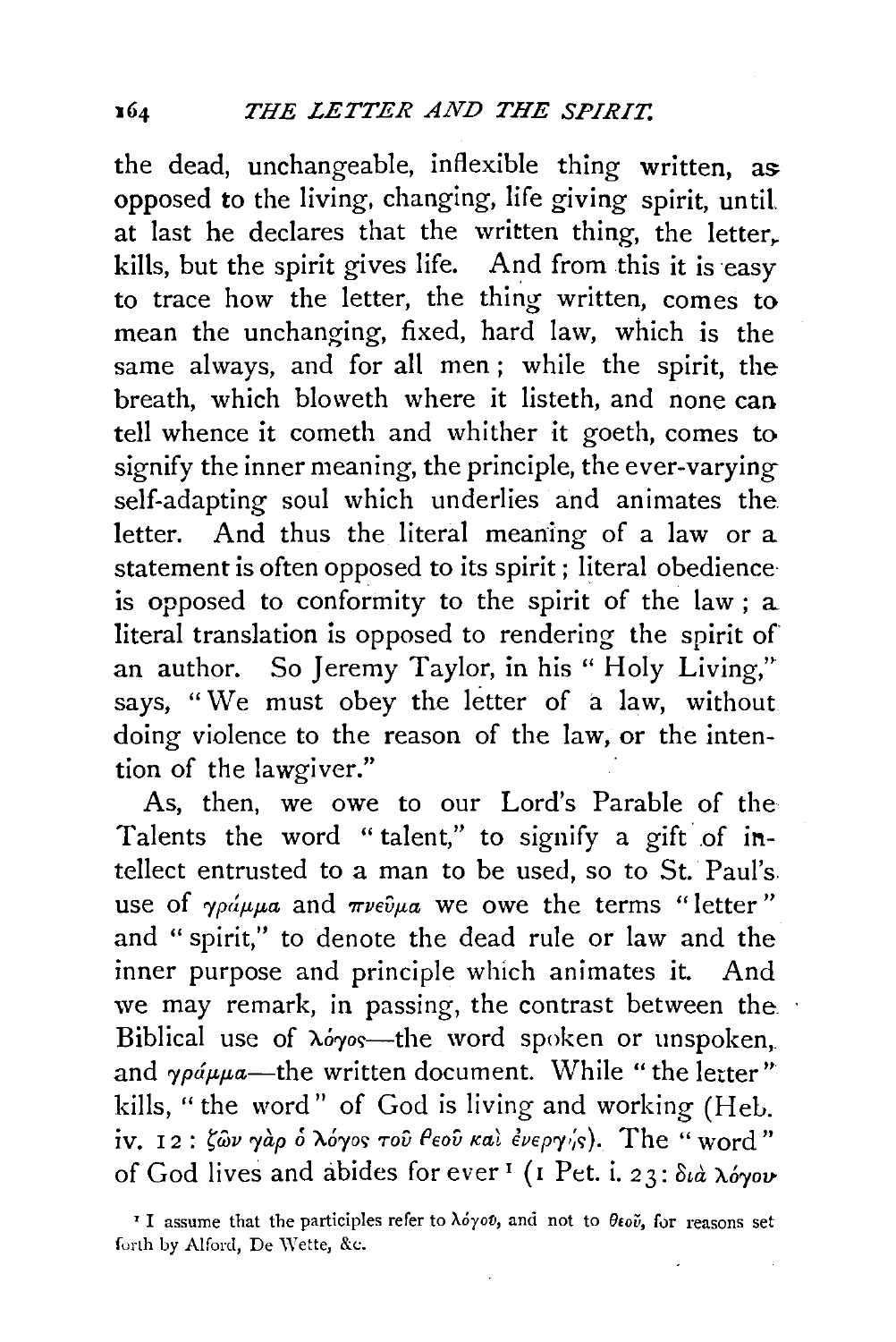$\zeta$ ωντος θεοῦ καὶ μένοντος). Nay, the spoken words (John vi. 63: here  $\dot{\rho}\dot{\eta}\mu a\tau a$ , not  $\lambda\dot{\theta}\gamma\dot{\theta}s$  are spirit and life. So that when, in theological language, we speak of the written word, we are using language which is certainly. not scriptural, and which seems not very far from a contradiction of Scripture. The letter killeth- St. Paul said it of the Old Covenant, but it holds good no iess of the New-the letter, so far as it is merely letter, killeth, but the Spirit is the giver of life.

We go on to discuss, first, how St. Paul came to say of the Old Law, that the letter killeth.

When Moses came down from the mount with the two tables of the testimony in his hand, we are told that the tables were the work of God, and the writing was the writing of God, graven upon the tables. Here then was a letter which, if any ever did, demanded the most awful and reverential treatment. But when Moses found that the people had made a calf, and were worshipping it, " Moses' anger waxed hot, and he -cast the tables out of his hands, and brake them there before the mount." Of the second tables we are told that Moses himself hewed them at the command of God, and. that he wrote the ten commandments upon them at the dictation of Jehovah. These, then, would be far less intrinsically sacred (if sacredness can inhere in any material thing) than the first; yet even these were deemed worthy of being placed by themselves in the Ark of the Covenant, which stood between the ·cherubim in the Holy of Holies, as the visible symbol of the Divine Presence. But in the darkness which settled on the Chosen People in later days, both the ark -and the tables of the law disappear. We know nothing .as to how they perished, only we read in the Second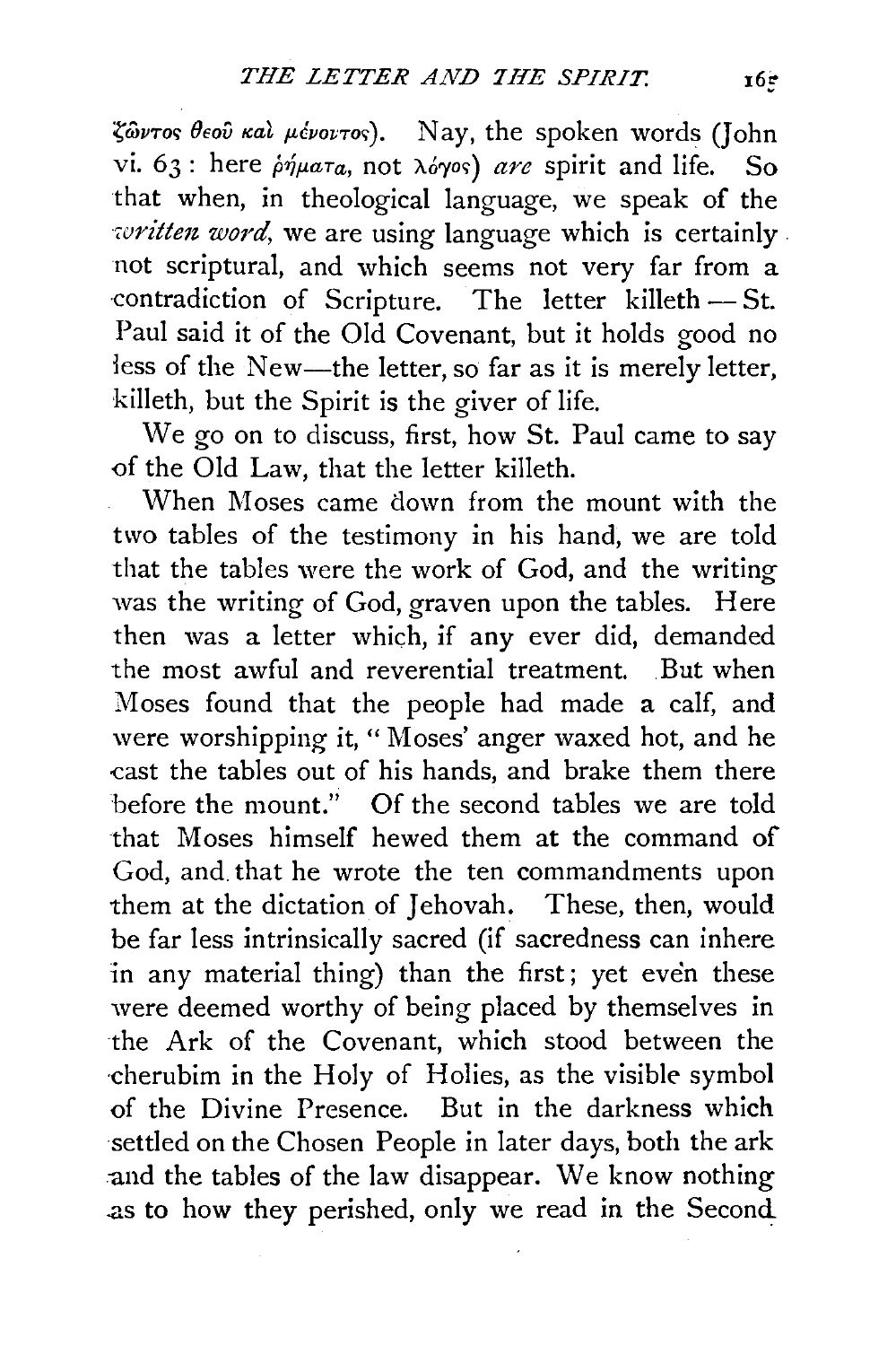Book of Esdras, " The light of our candlestick is put our, the ark of our covenant is spoiled;" so that, whatever date is assigned to the book, and it is apparently later than the Christian era, it is at least evident that, according to Jewish tradition, the sacred tables, the· very visible testimony of God's favour, which had been graven in the awful presence of Jehovah, had fallen into the hands of the unbelieving heathen. Surely here, in the destruction of the first tables. "the work of God," by Moses, and in the desecration of the second by impious hands, was warning enough to the Jewish people that no text, however venerable, no "letter," however sacred, was of any value except for the sake of the revelation which it contained. And yet, throughout the whole later history of the people, after the tendency to worshipother gods, the gods of the nations round about, had been crushed and burnt out of them by the Cap-· tivity, we find the worship of the law, the "stupid fetish-worship of the dead letter," 1 utterly overlying and stifling and killing the free spirit which alone could teach their hearts. This it was, to quote Canon Farrar's article just referred to, "which led to the superstitious folly of counting the letters of the law. which were said to be  $815,280$ , the middle letter of the Pehtateuch occurring in Leviticus xi. 42." The law, which was given for a witness and a revelation of God's righteousness, was degraded into a mere matter of jugglery, an inexhaustible store of charms.. and letters and numbers, quite unconnected with any moral or spiritual significance. And as with the text. so with the interpretation. The weightier matters of  $\cdot$ 

~ C:,non Farrar, in. THE EXPOSITOR, vol. v. p. 375•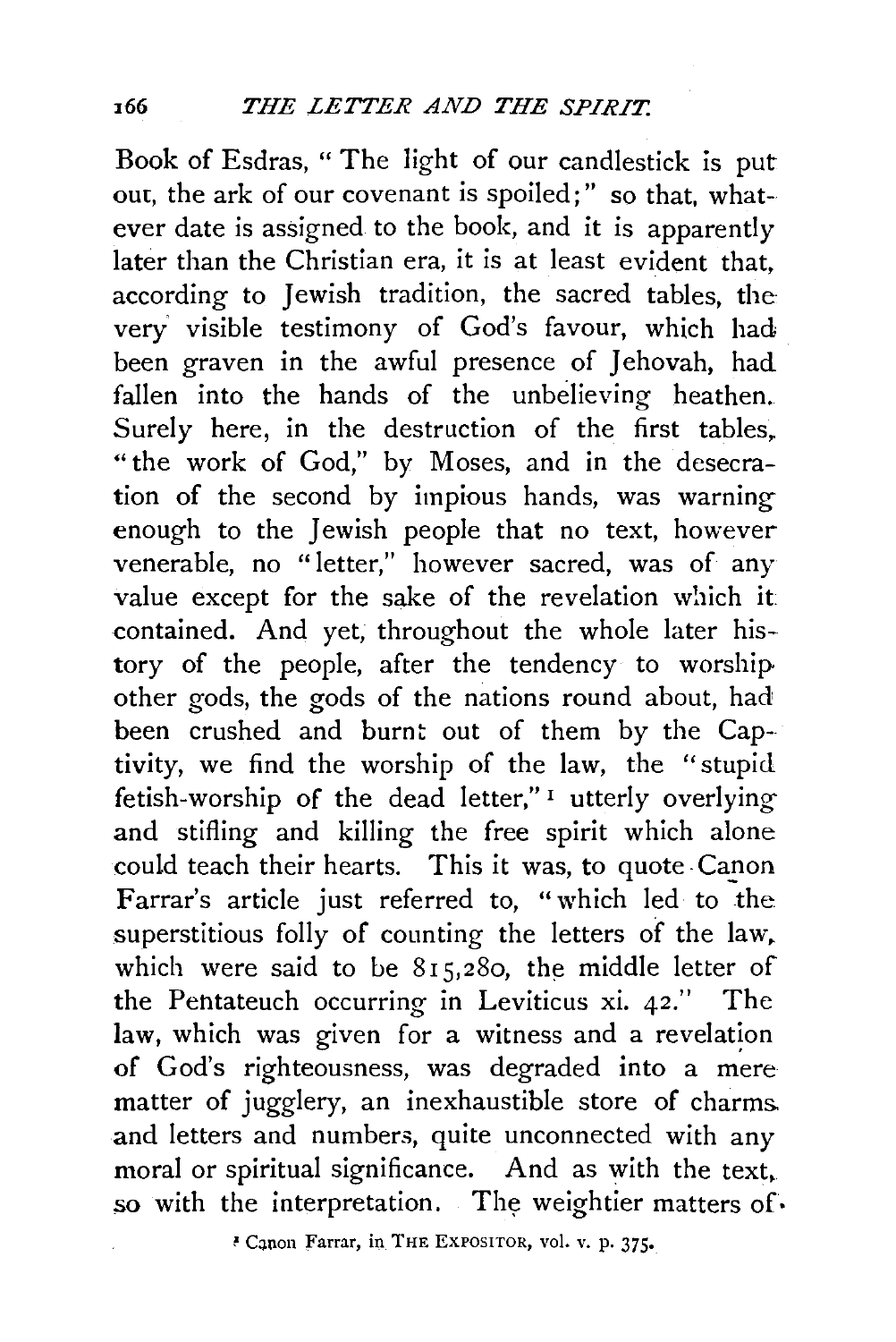the law-judgment, mercy, and faith-were overruled, and all their ingenuity was bent upon such questions as the fringes and colours of garments, the wicks of candles, the distance that might be walked on the Sabbath, and if there is anything more insignificant than these. And thus the letter killed the conscience; men mixed up the eternal laws of right and wrong with frivolous questions of meats and drinks, of new moons and ·Sabbaths: their conscience needed to be purged from dead works before they could serve the living God. The man who regards the mixing of two fabrics in a fringe, or the walking of a yard too much on the Sabbath, as—I do not say of equal importance, but-in the same category with infractions of the moral law, will very soon learn to regard them as of equal importance, and to lose all sense of sin as distinguished from breach of etiquette. "How oft shall my brother sin against me, and I forgive him ? Till seven times?" was a favourable specimen of the casuistry of the Jews when Christ came. And--we may remark parenthetically-it is one at least of the difficulties which they have to surmount who regard. Jesus as the mere product of his age and surroundings, how such a character and such teaching could be evolved from the moral conditions of his day.

But when Christ came, and taught that God regards the outward act, not in itself, but simply as an outcome and evidence of the condition of the heart and will ; when He declared that all the law and the prophets hang upon the great commandment of love to God and love to man; and when St. Paul taught that "he that loveth another hath fulfilled the law," and that meat commendeth us not to God, for that the kingdom of God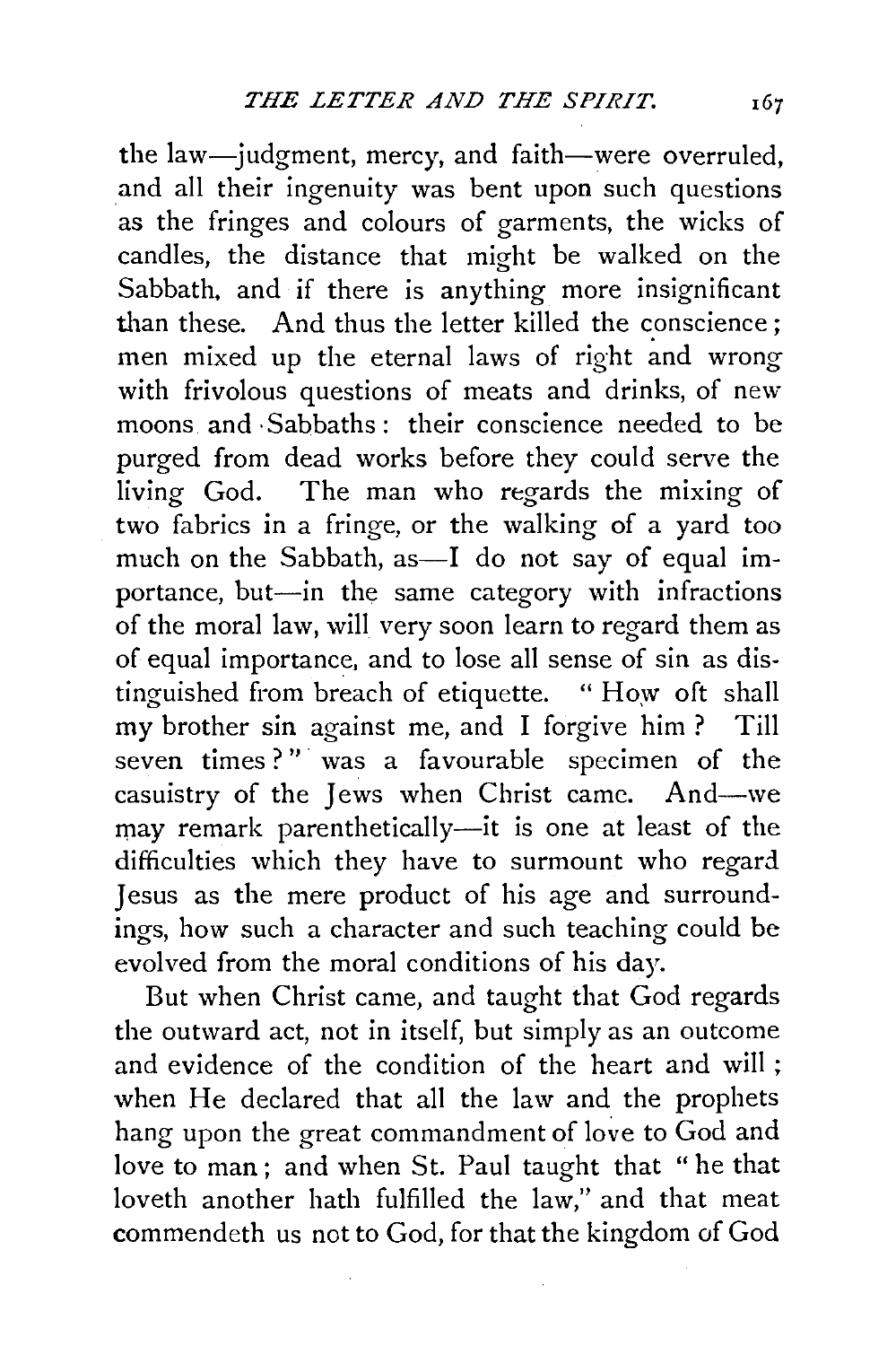is not meat and drink, but righteousness and peace and joy in the Holy Spirit; then surely the reign of the letter was over, and the law of the spirit of life in Christ Jesus would make men free from the bondage in which their consciences had been held. Not so. As " new Presbyter was but old Priest writ large," so the old worship of the letter reappeared in Christendom, and the exegesis of the Fathers, though not so abjectly puerile nor so grossly superstitious as that of the Rabbis, was yet tainted by the same faults. To take but one instance, and that the greatest of the Fathers. Augustine, unequalled as he is in many respects as an interpreter, yet absolutely revels in mystical numbers and allegorical interpretations. Thus, in the *De Doctrina Christiana,* from the 40 days of our Lord's fasting he deduces all Christianity.  $4$  signifying *tznze-as* the 4 seasons of the year, the 4 parts of the day-shews that we are to fast from *temporal* things. 10, or  $3 + 7$ , is God and man; 3 being the Trinity; 7, or  $3 + 4$ , being man-3, the spiritual part, heart, soul, and mind; 4, the corporeal, or the 4 elements. Again, in the 153 fishes of the second miraculous draught,  $x+2+3+8c$ , up to 17, being 153, he finds the great multitude which no man can number who shall be on the right side in the judgment, as the fishes were caught on the *nght* side of the ship. Augustine, indeed, was so filled with the Spirit, the Divine life was so strong and pure in him, that these things in him do but set off by contrast the brightness of his more rational exegesis. But in Origen it sometimes seems as though the letter, the literal sense of Scripture, had vanished altogether, and the spiritual meaning of the writers was to be gained by distilling from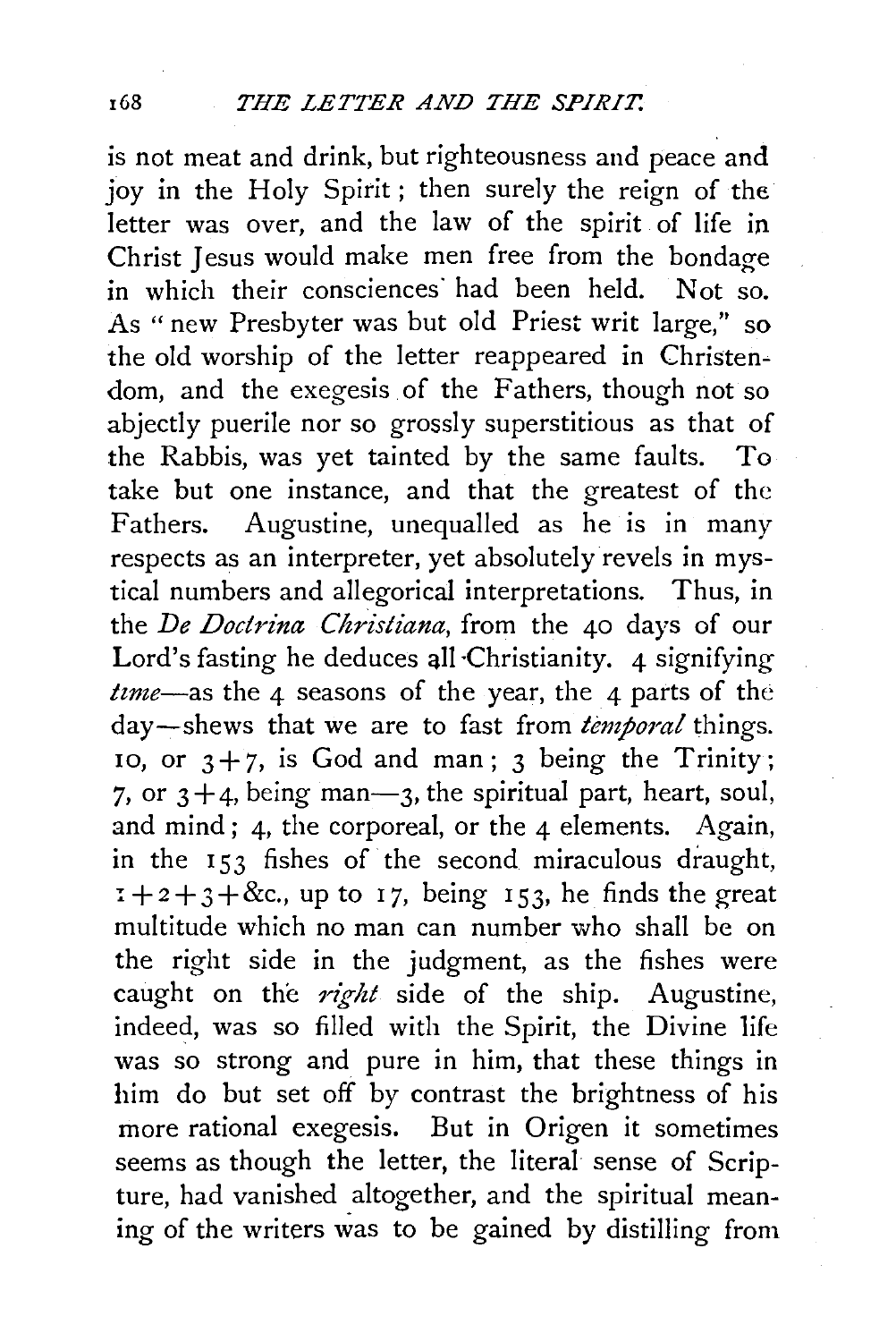their writings some kind of sublimated essence, and leaving the letter for less advanced Christians. "The fundamental principle of Origen," says Quinet, "was, ' The letter killeth, but the spirit giveth life.' But is it not clear that the spirit too may become too powerful, and kill the letter, and usurp its place ?" Indeed, literalism, beginning in worshipping the letter, ends in destroying it. When every verse of the Bible, to quote good old Thomas Scott, is supposed to be. replete with spiritual edification, men soon begin to find recondite doctrines in the simplest facts, and then to overlook the facts for the sake of the doctrines.

It is hardly possible to discuss this subject without saying something at least on the principles of the interpretation of Scripture. It is well known that Origen, reducing to a system that which other writers from Philo downwards had held unsystematically, affirmed that there is in Scripture a threefold sense-the literal. the moral, and the mystic, corresponding severally to the body, the soul, and the spirit of man. And  $I$  he goes so far as to assert that in some cases, as in passages where there is no moral instruction to be gained, or when something inconsistent with the highest morality seems to be asserted, the literal sense must give way altogether to the mystical. Now it is clear that St. Paul, in such a passage, for instance, as that in Galatians iv., where Ishmael and Isaac are the two covenants, does give considerable warrant to the prin--ciple of a mystical sense in Scripture ; and so again does St. Matthew in his application of the passage from Hosea, "Out of Egypt have I called my son." But with regard to such passages it may at least be

' *Cf.* Hagenbach, *Dogmengeschichte,* § 33·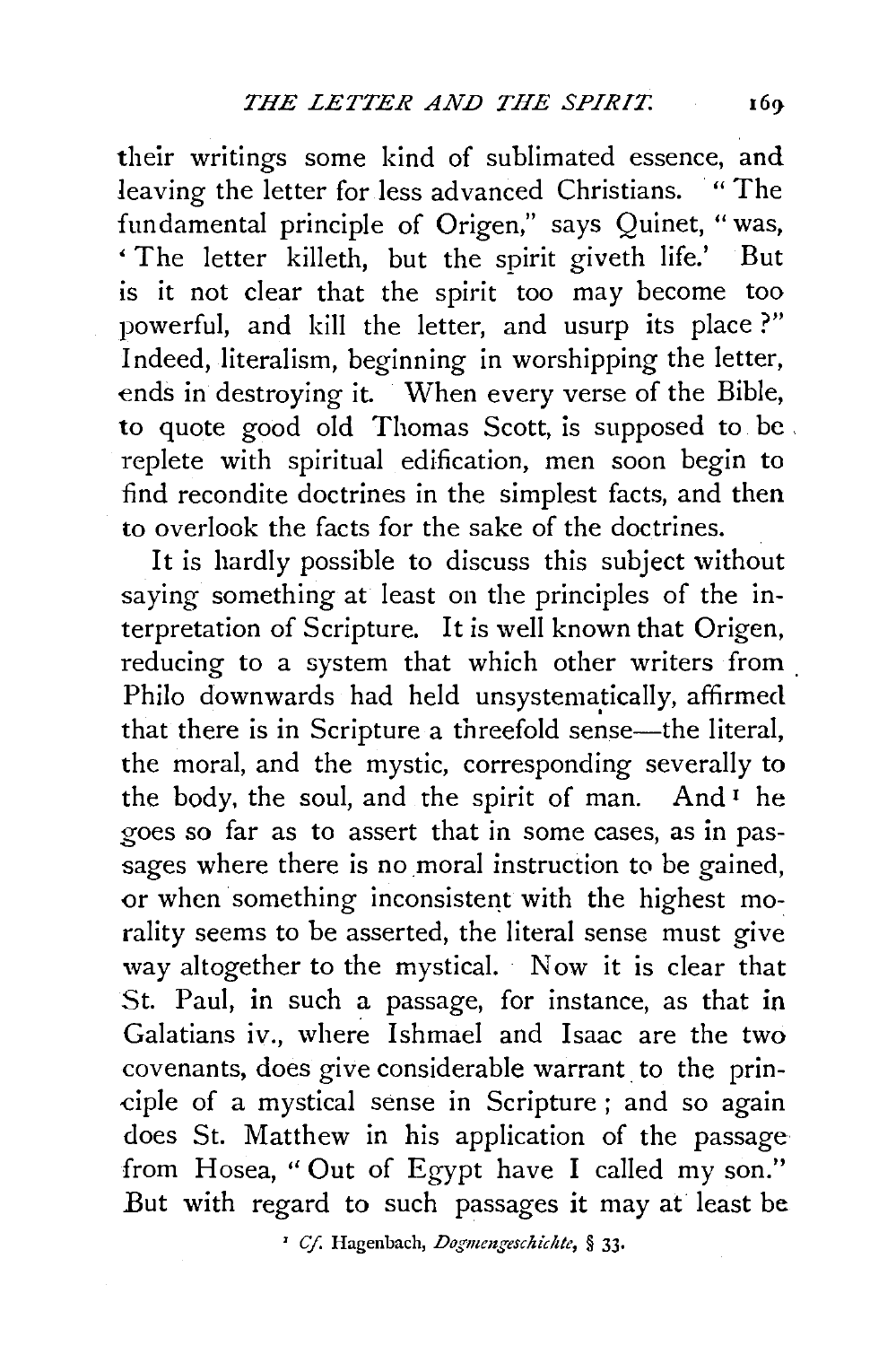said that, on the strictest theory of inspiration, it would appear that the New Testament writers were under a very special Divine guidance, and that no one without such special guidance would be warranted in finding such apparently far-fetched allusions in them; while, on a less strict theory, it may be admitted that St.. Paul appears to have been almost incapable of distinguishing between the literal and the figurative, and that to him the mystical seems sometimes to have been. the only interpretation. The use of the Old Testament in the New is, however, far too wide a subject to be treated of incidentally : it may suffice to say that, whatever explanation we may give to the phenomena of the above-mentioned passages, it is certain that the mystical sense of Scripture is in the early Christian writers for the most part simply a license to let the imagination run wild, and that by its free use any doctrine can be found in any passage. And yet, paradoxical as it may sound, mysticism is but another form of the worship of the letter. For when it was held that every word of Scripture is the direct utterance of the Holy Spirit, it was not unnatural to infer that in even the apparently simplest passage there were hidden beneath the surface treasures of wisdom and knowledge which only the spiritual could search out; and so an excessive veneration for the letter led men to undervalue the literal sense, and to exalt the spirit to the destruction of the letter.

For us in the present day the mystical interpretation of Scripture is hardly likely to possess much attraction. · Those who wish to see a favourable specimen of it will find it in the devotional commentaries of the late Isaac Williams, a writer of most devout and tender spirit, and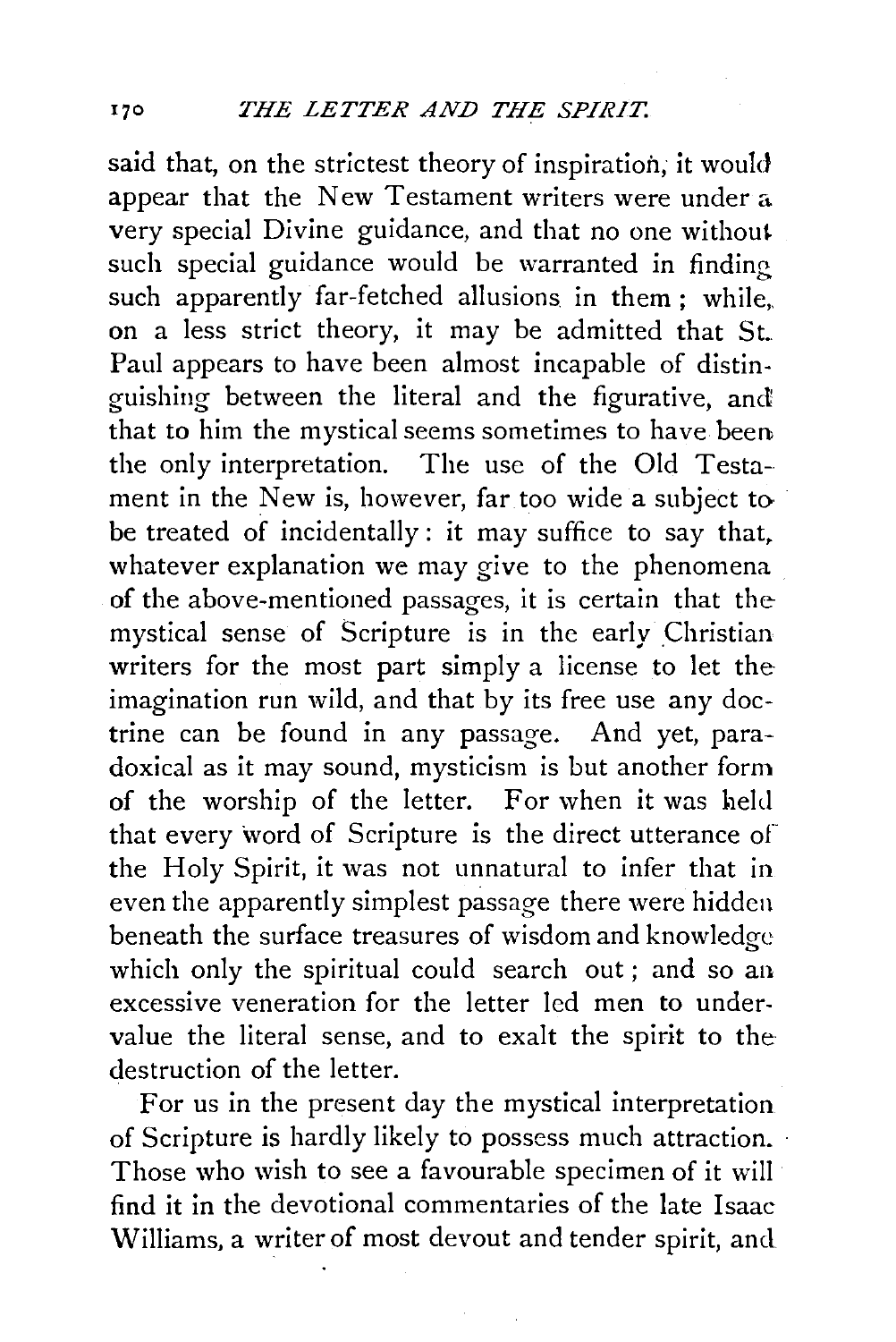deeply read both in the Scriptures and in the Fathers. They will find in them many exquisite and edifying thoughts, but they will probably rise from them. with the conviction that the "mystical sense" is the product of much devout imagination and ingenuity, with but little of real critical insight. Protestant interpreters, for the most part, have agreed in ignoring it : with them, the danger has been that of superstitious reverence for the letter. When the Reformation broke through the clouds which had so long hung over men's minds, and thought and inquiry awoke, the authority of the Church,. on which had been based the multitudinous abuses and superstitions of mediæval Christianity, broke down at once and for ever. But then, as men's belief in Christianity as a Divine revelation happily remained unshaken, it became necessary to find some other basis on which their faith could rest securely; and such a basis was found in the infallibility of Scripture, a doctrine which had indeed been always held, but which had been overgrown and smothered by the doctrine of the infallibility of the Church. Thenceforward there was but one standard of truth and falsehood, the writings. of the Old and New Covenant. And when by translation and the printing-press the Bible was brought within the reach of the mass of the people, it was natural that it should be received with deep and genuine reverence. We, indeed, who are familiar with the Bible from childhood, cannot picture to ourselves the effect which it must have produced upon those to whom it came with the freshness of a new and surprising discovery. But it was not in this age that the letter was able to overpower the spirit. When men resorted eagerly to the Bible for that instruction in righteousness which they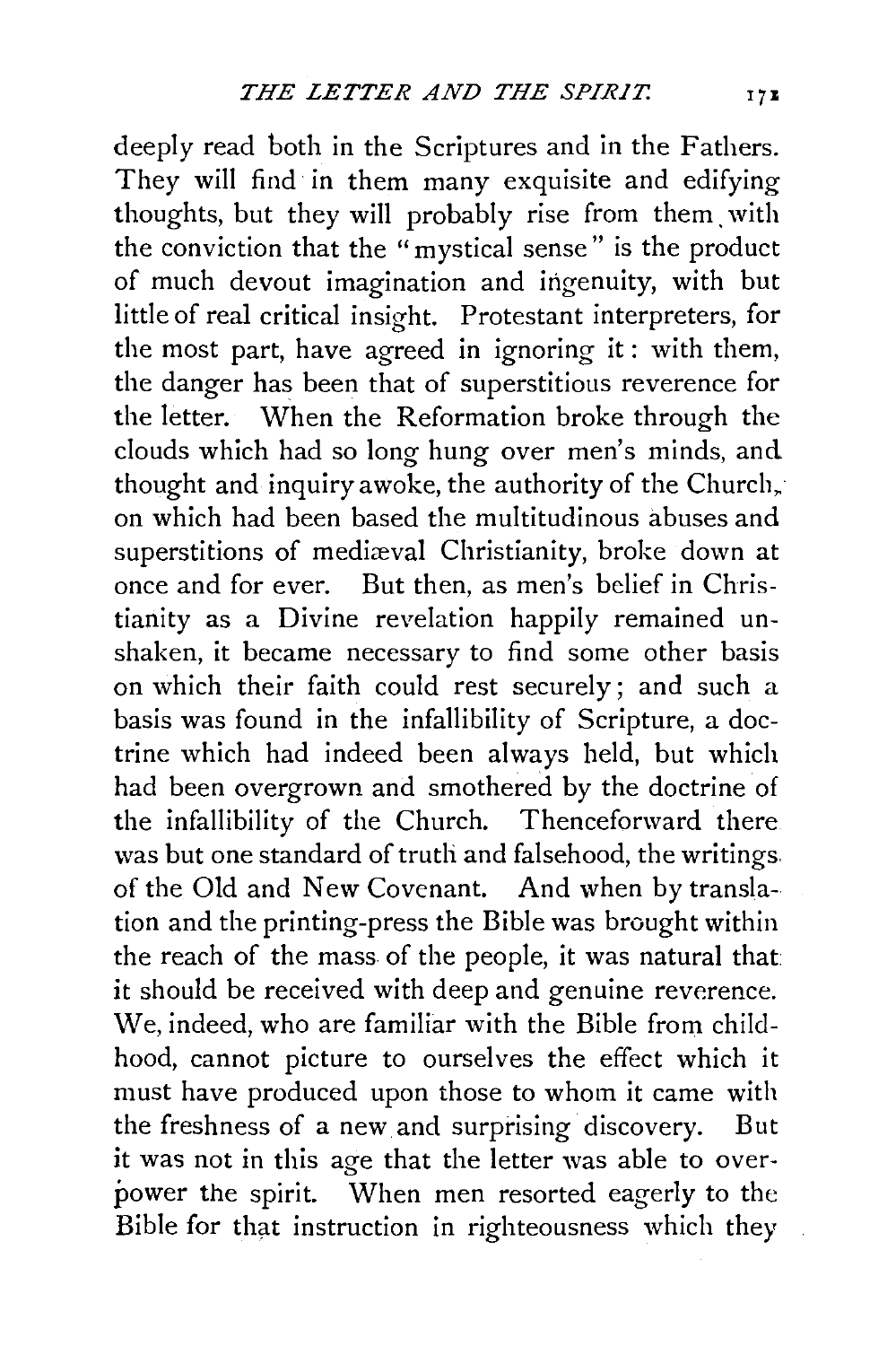had sought in vain from their former teachers, they were not likely to exalt it into an idol; it is not till the first freshness of faith has faded that religion becomes less spiritual, and, being no longer able to lift itself up to God, stops short in any lower object. It was not in the age of the Reformation, but rather in the age of the Latitudinarians, that the grosser and, so to say, more carnal views of inspiration sprang up. As long as the hearts of men responded to the spiritual teaching of the Bible, there was no need to formulate any theory of its origin. and authority. Luther, though he expressed himself strongly as to the Divine authority of Scripture, yet never failed to acknowledge its human side. It was not till the later *consensus fidei* of the Lutheran Church that the doctrine was announced that " God not only caused his Word to be committed to writing by means of Moses and the prophets and apostles, but also has till now watched over and guarded that writing, that it might not be vitiated by the craft of Satan nor by any human fraud."<sup>1</sup> When theologians asserted the Divine authority of the Hebrew vowel-points and the divinelyguaranteed purity of the Greek of the New Testament, literalism had probably reached its extreme point.<sup>2</sup> Against such teaching a reaction was sure to come, and it appeared first in the mystical school,3 who insisted on the unprofitableness of the letter unless it was stirred into life by the living spirit; and, afterwards, in that great rationalistic movement which has so powerfully affected the religious thought of Protestantism.

<sup>&</sup>lt;sup>1</sup> "Consensus repetitus fidei Lutheranæ." Quoted by Hagenbach, Degmen*geschichte.* " See Hagenbach, p. 556.

<sup>3</sup> Christian Hoburg, for instance, says, " Die Schrift ist ein all, kalt, und todt Ding, das nun eitel Pharisaer machet" (The written letter is an old, cold, dead 'thing, which only makes vain Pharisees).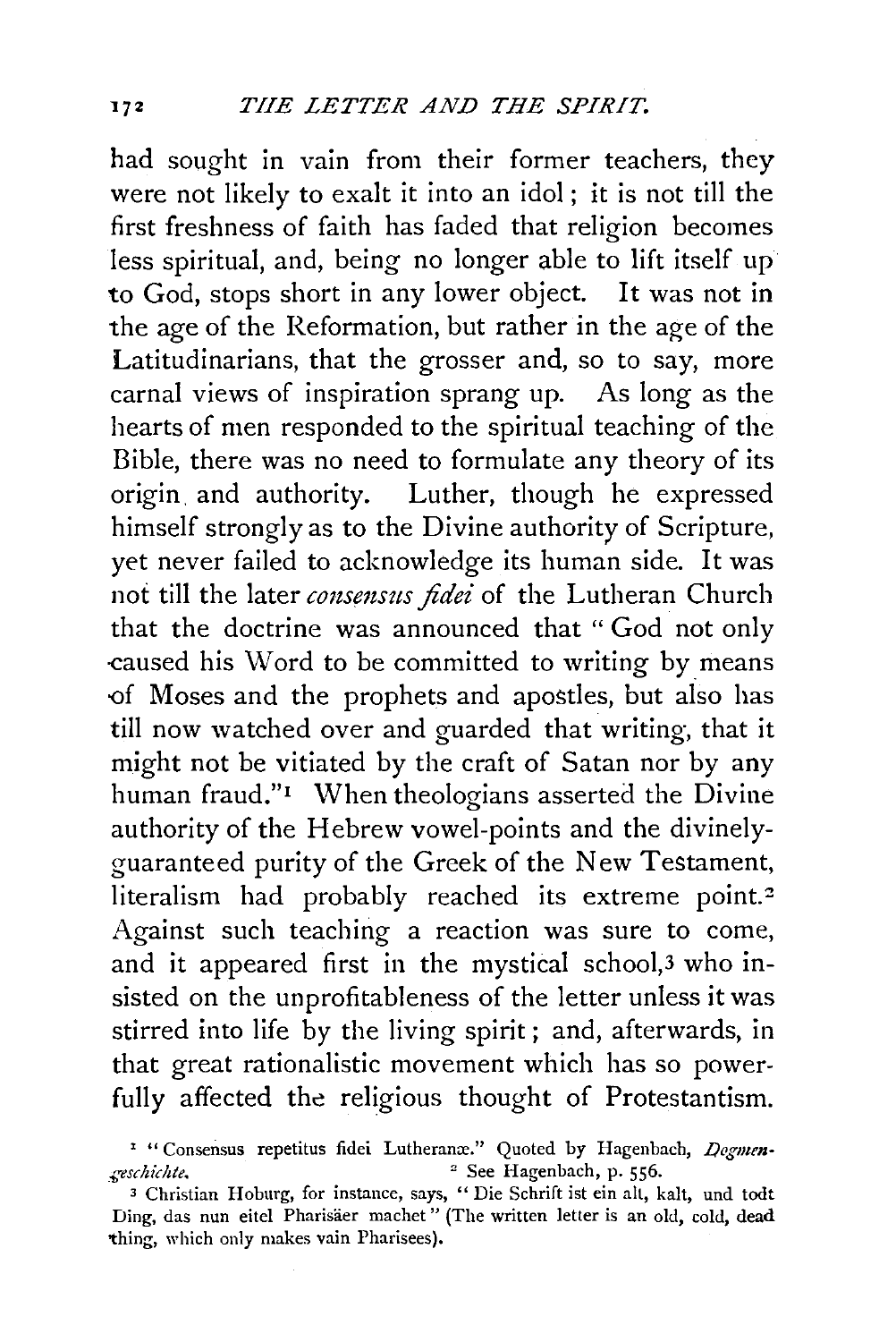Indeed, the party of advanced rationalism has no more powerful allies than those divines who assert the verbal inspiration of Scripture; nor is anything that Bishop Colenso has written so dangerous to a reasonable faith as the utterance of a dignitary of the Church of England from the Oxford University pulpit, that " every book, every chapter, every sentence, every word, nay-for where shall we stop ?- every letter, of the Bible is the direct utterance of the Most High."

" The letter killeth." The bondage to the mere written document is destructive of that freedom which, in theology as well as in every other branch of knowledge, is essential to life. The lawyer, to whom precedents and enactments are everything, and common sense and equity are nothing;  $I$  the politician, who enforces a clause of an obsolete treaty to the destruction of a people's liberty; the public functionary, who cannot transact the simplest piece of business without going through all the forms which are applicable to the most complicated ; the king, who will rather be scorched than have his chair drawn back by the wrong official ; the theologian, with whom a single text outweighs the whole tenour of Scripture - all these are instances of the working of this principle. And in every department of life it is very easy to fall under the bondage of the letter. It is far easier to go by a rule than by a principle; to repeat a formula by heart, than to apply it to varying cases; to forgive an offending brother seven times, than to maintain a forgiving spirit. But the man who is a slave to a formula, who exalts means into ends, and thinks mint and anise and cummin as important as

<sup>&</sup>lt;sup>1</sup> Compare Burke's saying, that "no man comprehends less of the majesty of the English Constitution than the *Nisi Prius* lawyer, who is always dealing with technicalities and precedents."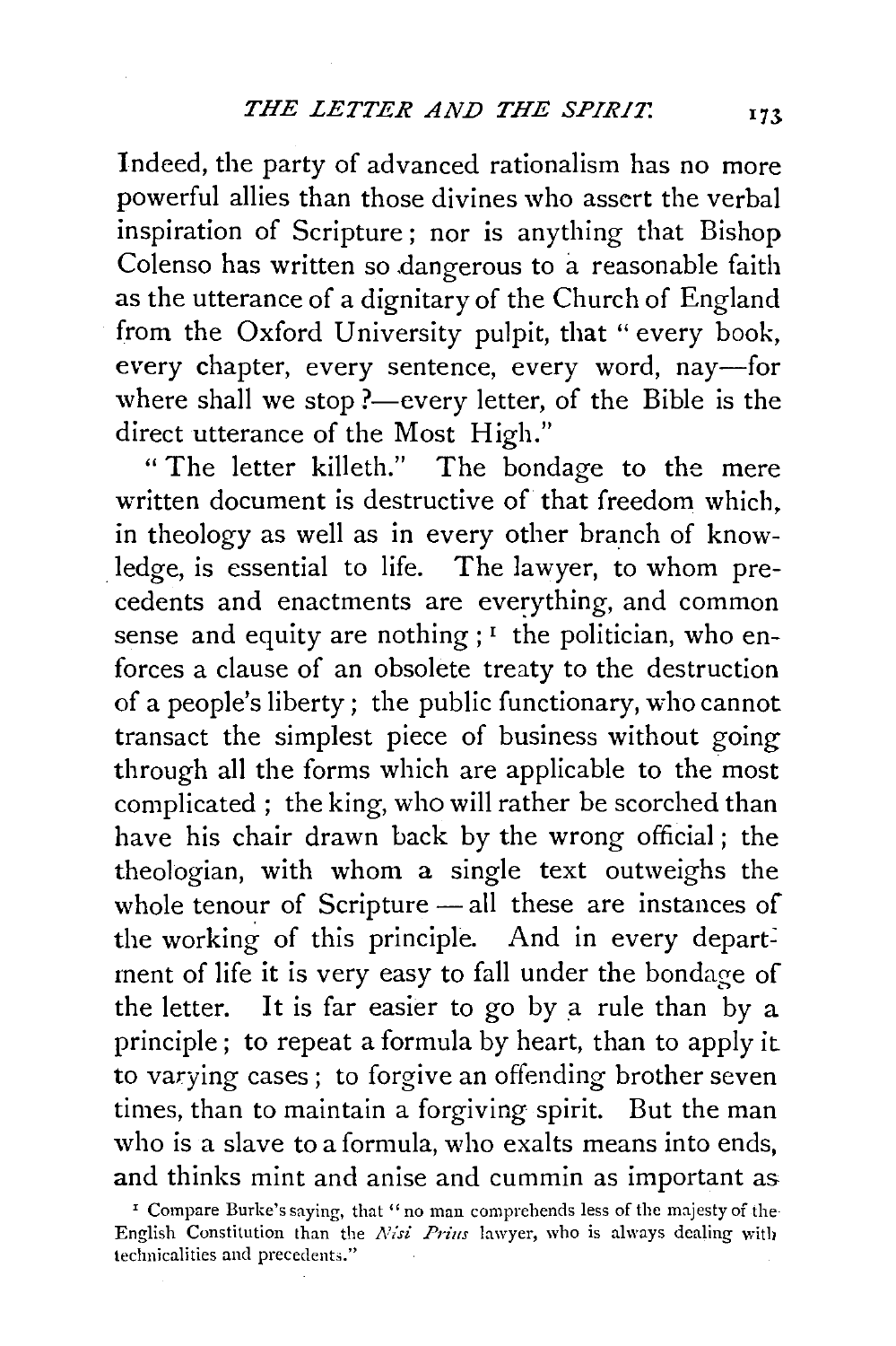judgment, mercy, and truth, will have none of that spiritual life and vigour, none of that elasticity of step, which belongs to those who, being led of the Spirit, are not under the law. And, in like manner, the expositor of Scripture who makes it his chief business to vindicate the accuracy of the letter in points of detail, or to reconcile the Mosaic cosmogony<sup>1</sup> with the conclusions of .astronomical or geological science, will miss very much {)f that teaching of the spirit which they may gain for whom the letter is but the earthen vessel in which the spiritual treasure is conveyed. The religious teacher or the moral philosopher, who cannot rise above his own special system, or the form in which truth has presented itself to him, into a higher region, will leave no lasting impression on human thought. For in all things the Form is transient; the visible and tangible perishes and decays; only the Substance, the spiritual reality, is e~ernal.

It would be hard to find a better instance of this principle than in the words which our Lord spake when He brake bread and blessed it on the night before his crucifixion : "This is my body, which is \_given for you : do this in remembrance of me." On the letter, the words, of this utterance, controversy has raged for centuries. Christians have imprisoned, persecuted, put to death their fellow-Christians on account of their interpretation of them. Men have asserted

<sup>&</sup>lt;sup>1</sup> Compare a sermon by Dr. Pusey, delivered at Oxford, on Sunday, November 3, 1878. "To theology, all explanations of the details of the six days of creation are .indifferent. The mission of Moses was to announce the Creator to a benighted world, and that man was the work of God's hands, formed in his own likeness. ... In what sense the word day is to be explained--whether Moses speaks of twenty-four hours or of unlimited periods, &c.-of all this and more, genuine theo-.logy says nothing, and is even jealous over herself lest she should seem to invest any physical theory with the sacredness of Divine truth."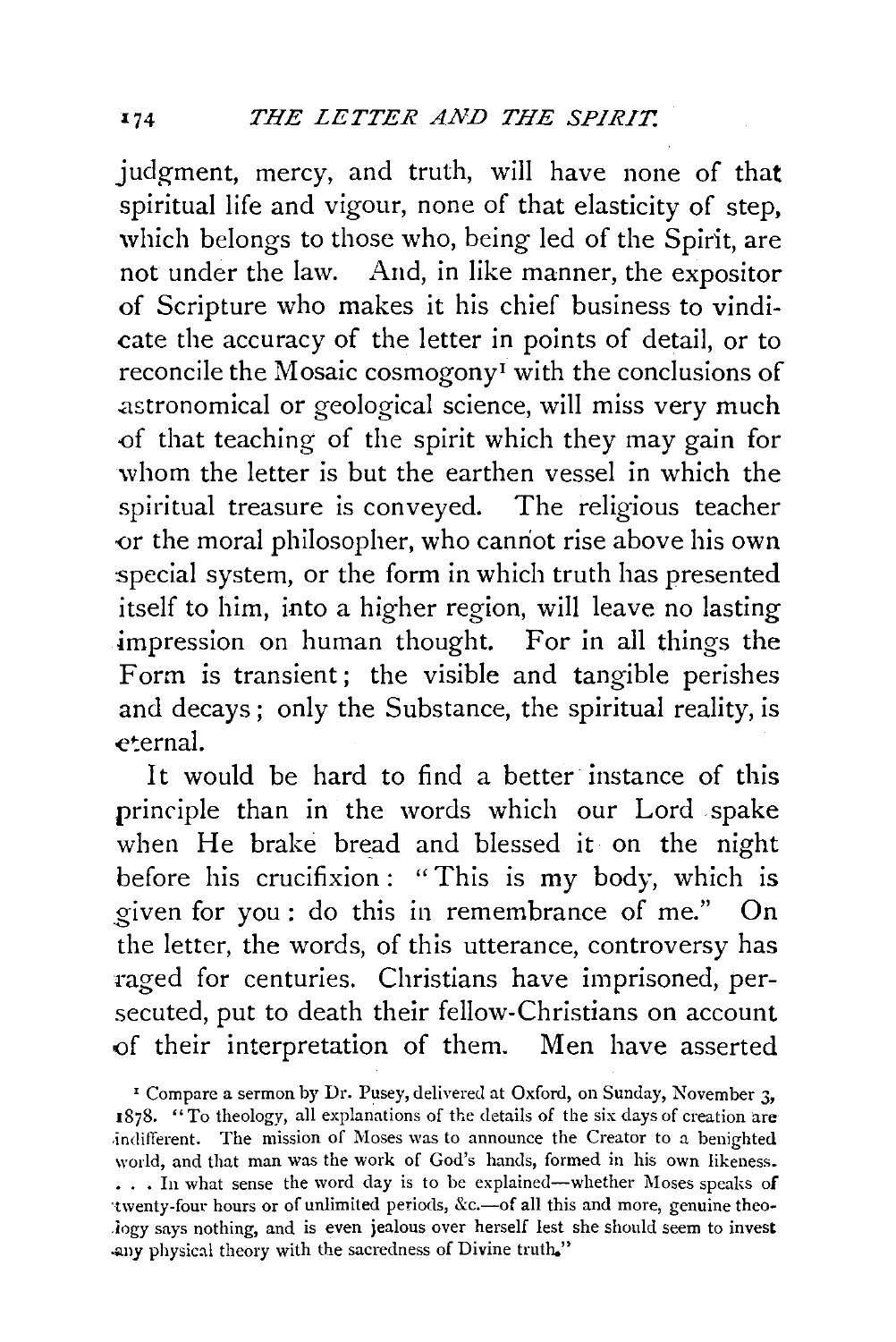passionately, and others have denied not less passionately, that when Christ said, "This is my body," He meant us to understand that, when his rightly-appointed ministers should in all after time take bread, and say over it the words which He then said, He would Himself be present then and there under the visible form of bread. What is the literal meaning of the words ? Are they to be taken literally or in a figure? In what relation do they stand to other sayings of his? How are we to comply with the direction, "Do this"? These are the questions which men have hotly disputed, and in disputing have suffered to escape the delicate and subtle fragrance, the essence, the spirit, which was contained in them. And in this controversy the letter, the dead and unchanging form, has often destroyed the life of the great central ordinance of Christianity, and has evacuated it of its life-giving power. Not only so: but Protestants, at least, may be allowed to say that the literalism of the Mass has destroyed the life of the Communion ; that what was meant for a germ of life, changing, perhaps, its outward form according to the varying circumstances and æsthetic capacities of the Christian society, has been petrified once for all into a form, a ceremony, a letter.

Or take the other great Christian sacrament. That the washing of water typifies the cleansing of the soul in the act of union with Christ-that by baptism we are buried and risen again with Christ-that as many of us as have been baptized into Christ have put on Christ-these are living, fruitful, life-giving truths. But the precise metaphysical operation of baptism-whether its effect is the same on all recipients, whether it conveys any secret influence to. the soul, or whether its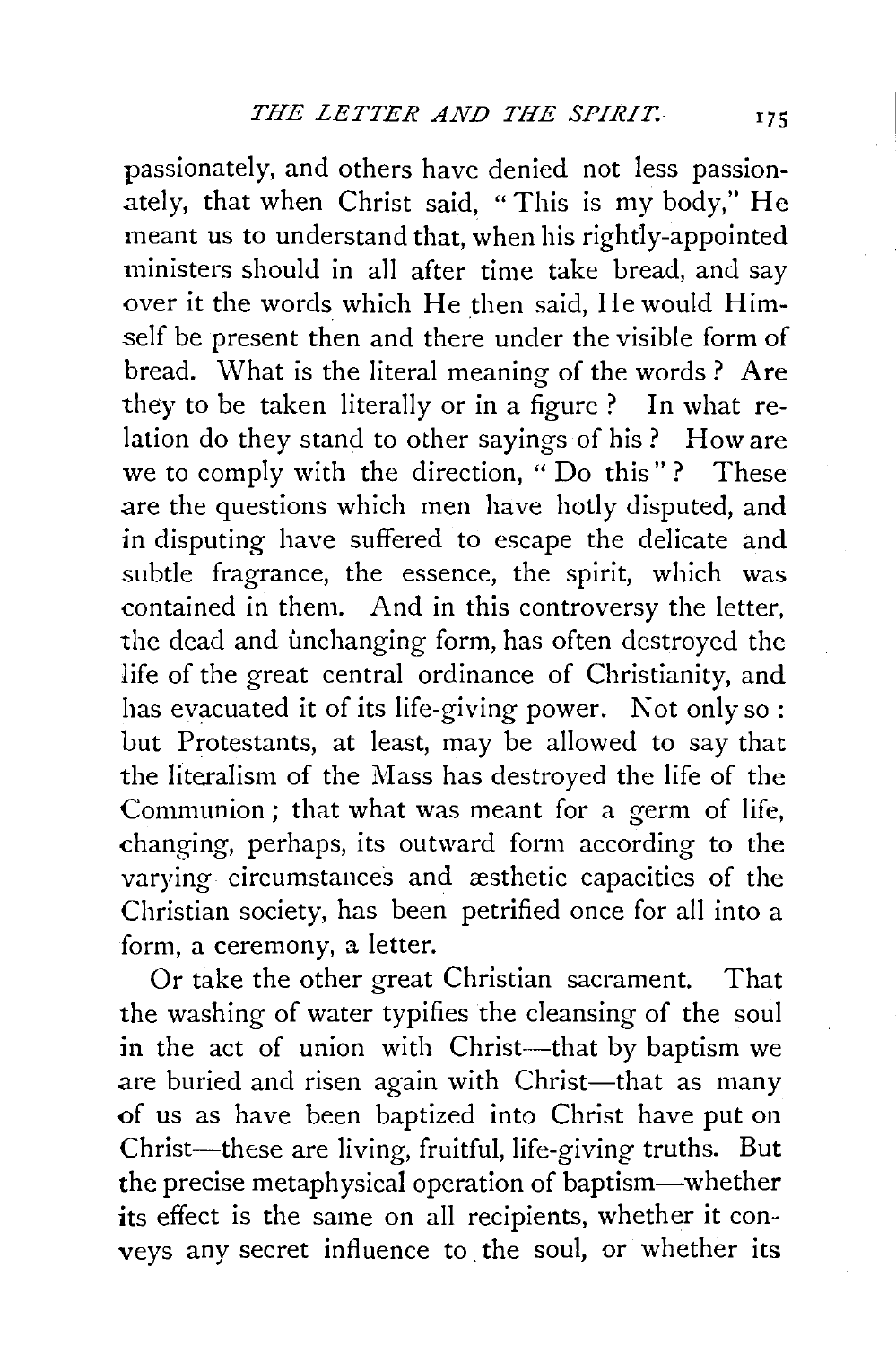efficacy consists simply in bringing the baptized into contact with the life which circulates throughout the Christian body—these are controversies which may be unavoidable, but which have a deadening effect upon the soul.

Or take another ordinance-the observance of the first day of the week. It was a true instinct that led Martin Luther to say of this great Christian festival. " If anywhere the day is made holy for the mere day's sake-if anywhere any one sets up its observance on a Jewish foundation, then I order you to work on it, to ride on it, to dance on it, to feast on it, to do anything that shall remove this encroachment on Christian liberty." For he knew that in this case, as in others, the letter killeth ; the hard, inflexible, stern commandment, the observance for the sake of the observance and not for the sake of a higher end, -takes all the life out of the institution. But the essence of the observance, the principle of keeping a fixed proportion of our time sacred from our ordinary work, and using it for the highest spiritual ends-this belongs to the spirit that giveth life.

And not less is it true in the life of each several Christian that the letter killeth, while the spirit quickeneth. Forms of devotion, observances, whether ordained by the Church or invented by ourselves, outward. helps to the religious life, of whatever kind, which we have found useful to us, are very apt to assert a kind of dominion over us ; we think we cannot do without them; we fancy that our spiritual life depends upon them. But soon we discover that any kind of fixed unchangeable method has a tendency to kill; it makes our religion a timorous scrupulous thing; whereas the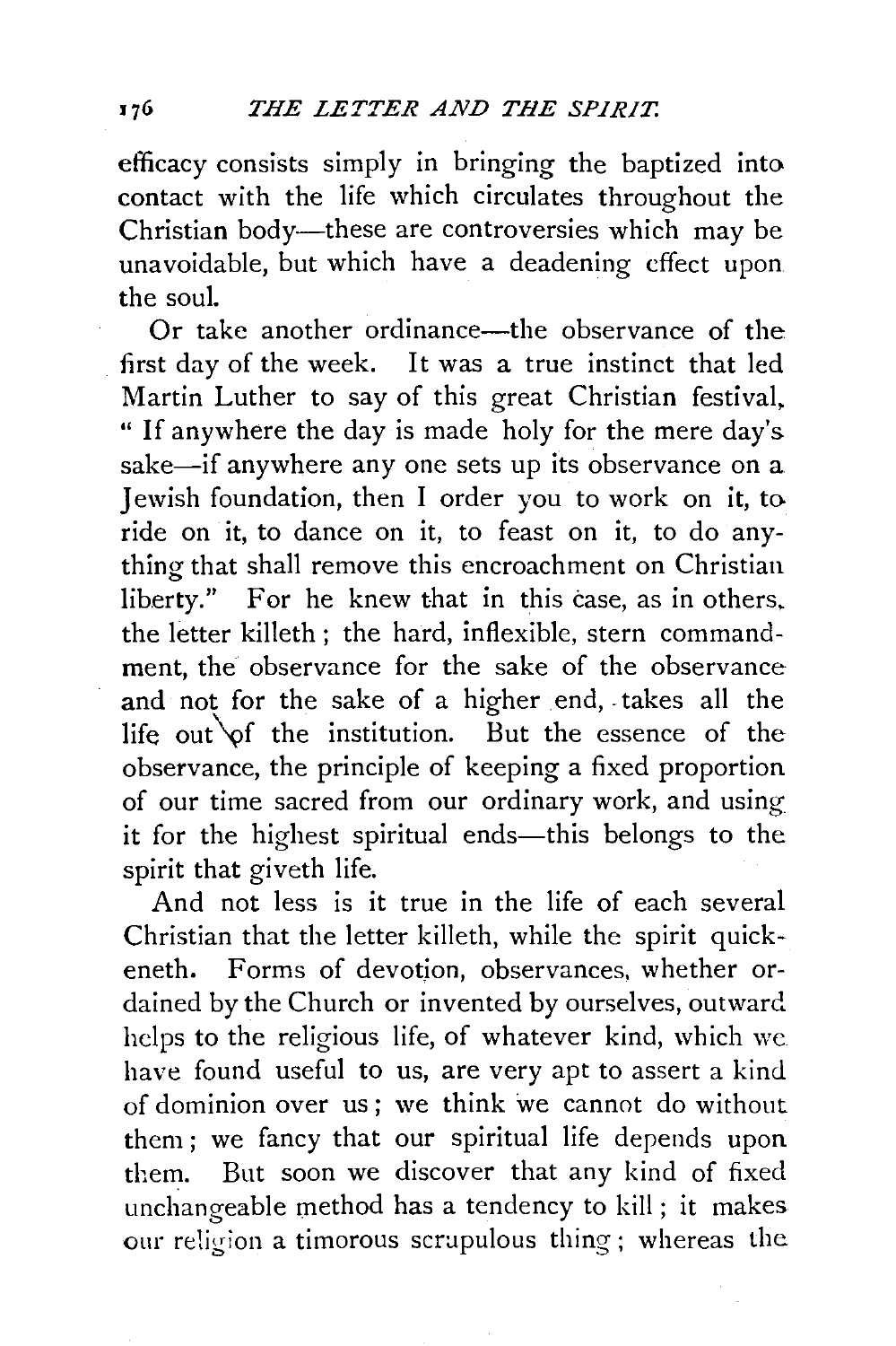Spirit, the free and life-giving Spirit, quickens our devotions, and sends fresh pulses of life throughout all our religious system. Not that we can do without the letter, the fixed and formal element, in our religion ; the Spirit needs a body in which to dwell, a  $\gamma \rho \dot{\alpha} \mu \mu a$ , a writing, to express it; but neither in our interpretation of the Scriptures, nor yet in our religious life, must the letter be allowed to supersede the spirit, or to be exalted into a position of independent authority.

And it may be that on her power of rightly adjusting the claims of the letter and the spirit the future of the Christian Church depends. For modern society with its manifold developments, modern science with its far reaching investigations, modern thought with its daring independence-all present to the Church problems which she must solve, or else renounce her claim to universality. The Church of the twentieth century can no more be the Church of the nineteenth, or of the sixteenth, or of the fourth, or of the first century, than the grown man can wear the garments of his boyhood or his infancy. Two obvious courses are open to her. She may adhere obstinately to the letter, to the traditions of the past, to the forms which she once found adequate to her requirements, and so she may forfeit the future by a blind allegiance to the past. Or else she may break altogether with the past, she may fling her traditions to the winds, and throw herself into the full swing of modern progress. In this way the future may be hers, but she loses the sobering, steadying, and ennobling influence of the past; she forfeits the accumulated wisdom and piety and spiritual experience of nineteen centuries. But there is another, a more difficult, but a nobler and more fruitful, VOL. IX. 12